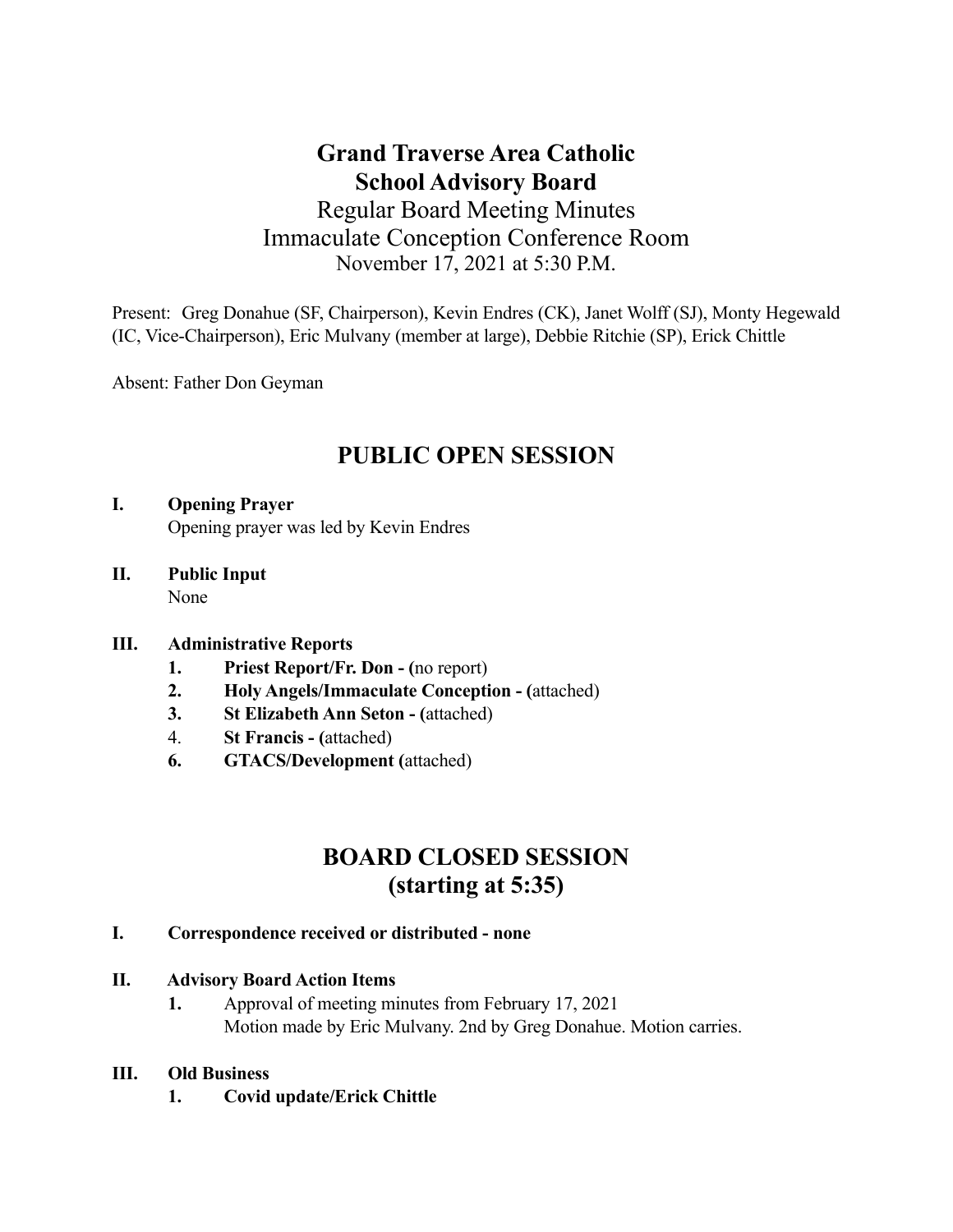#### **2. Dominican Sisters Update/ Erick Chittle/Eric Mulvany**

#### **IV. New Business**

- **1. GTACS/Diocese of Gaylord Superintendent**
- **2. Capital Campaign Phase 2**
- **3. EANS**
- **4. Incorporation/Board Member Terms**

#### **V. Recognition of Excellence**

 **To GTACS -** for continuing to mange COVID better than any other school in the area!

 **To Erick Chittle -** for his excellent job in his variousand ever-changing roles of Diocesen Superintendent, GTACS Superintendent and SF Principal thoughout the past months.

 **To Dominican Sisters -** for spreading their faith and love of education thoughout our school system.

 **To Katie Brobowski -** for working round the clock to bring back the "in-person" Gladhander with huge success...one of the top 5 Gladhanders ever!

 **To the entire Gladhander staff -** for their incredible work and filling in while Wayne was sick.

 **To Eric Mulvany -** for his continuous work with the sisters.

 **To Boys Varisty Tennis Team-** for bringing home their first State Championship.

 **To Father Rexroat -** for agreeing to do RCIA and feeling so strongly about it that he comes in to town once a week.

 **To Greg Donahue and the entire SAB -** for all of their work throughout the past months.

#### **VI. Adjournment**

Motion to adjourn meeting by Greg Donahue and seconded by Eric Mulvany at 6:49 pm.